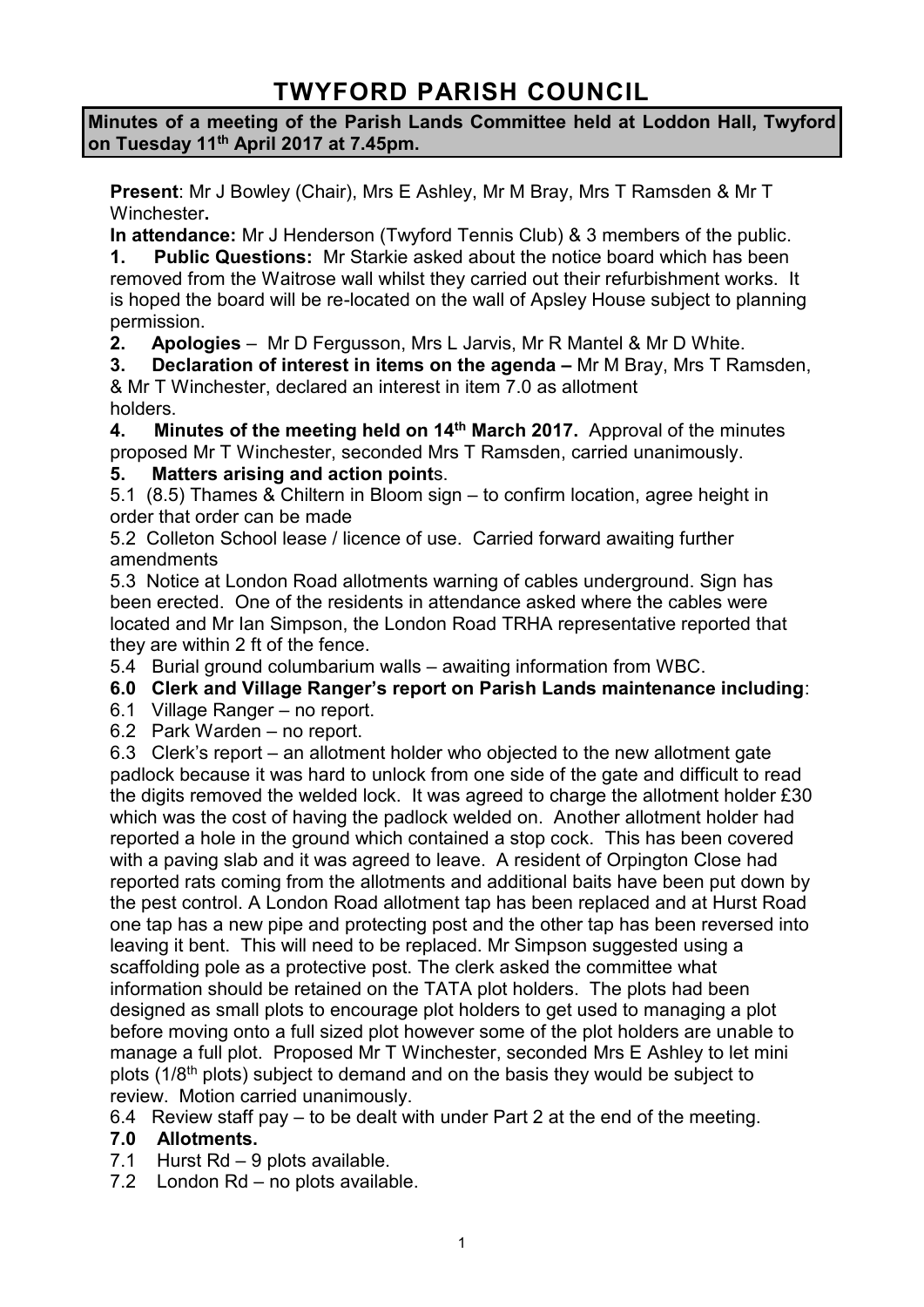7.3 Hurst Road update on Heras fencing – photos circulated. Additional parts are required for the Heras fencing. Agreed for this to be added to next month's agenda. 7.4 Plot holder 90 & 91 – request for the Parish Council prune trees - photos circulated. Agreed for the clerk to obtain a quote seeking advice for all the trees along the brook.

7.5 Plot 94 allotment trees – request for Parish Council to remove branches (as above).

7.6 Allotment Management – draft set of guidelines. Mrs Ramsden confirmed these will be ready for the July meeting.

## **8.0 Millennium Garden, Jubilee Corner, Burial Ground & War Memorial.**

8.1 Report on cremations & burials – none.

8.2 Report on memorials – none.

8.3 Charges for mole catcher – to be carried forward.

8.4 To consider project to replace edging -burial ground – to be carried forward.

8.5 Thames and Chiltern in Bloom sign – to confirm positioning. Unanimously agreed to order the sign to be installed as per the modelled picture. The Village Ranger will install under the supervision of Mrs Stafford to ensure no plants are compromised.

8.6 To consider re-installing/purchasing a burial ground bin and to pay for emptying [approx. £15 p/m for weekly emptying]. Agreed to consider going halves with the Church for a large bin and sharing the emptying costs. Suggestion that the bin should be positioned where the path splits. Agreed for Mr Bowley to mark the potential location of the bin.

#### **9.0 Bell Corner**

9.1 Request to have a stall for Give and TakeCare  $w/c$  24<sup>th</sup> April – approved subject to public liability insurance.

#### **10.0 KGVR**

10.1 Resident gate access – no report.

10.2 Children's play park (toddler side) – order placed.

10.3 Aerial runway wire (sagging) – Ranger to fix.

10.4 Request from the Tennis Club on detailed "balance sheet" of ins and outs for the tennis club since it was agreed to be cost neutral – clerk to forward this information.

10.5 Tennis Club – request to have trees removed – following discussion the following was agreed:

Tree 1 – agreed to the removal including the root

Tree 2 – on private land

Tree 3 & 4 – pollard to hedge height

10.6 Flytipped earth and fence – 61 Hermitage Drive – letter to be sent to the resident informing them that they need to remove the earth and fence. Failing this the police will be involved as its illegal flytipping.

10.7 Beer Festival – request to put the marquee up on Thursday before the event. Approved.

10.8 Request to hold a college project photoshoot at the skate park ramps  $-19<sup>th</sup>$ April. Approved.

10.9 CCTV – renewal of maintenance contract, remote access, vandalism to anti climb guard & post door. Agreed for the clerk to look into alternative CCTV maintenance contractors.

10.10 Vandalism to skate park bin

## **11. Stanlake Meadow.**

11.1 Pressure relief valve update - plumber to change pipes.

11.2 Cricket club agreement – Mrs Ashley agreed to look at and report back.